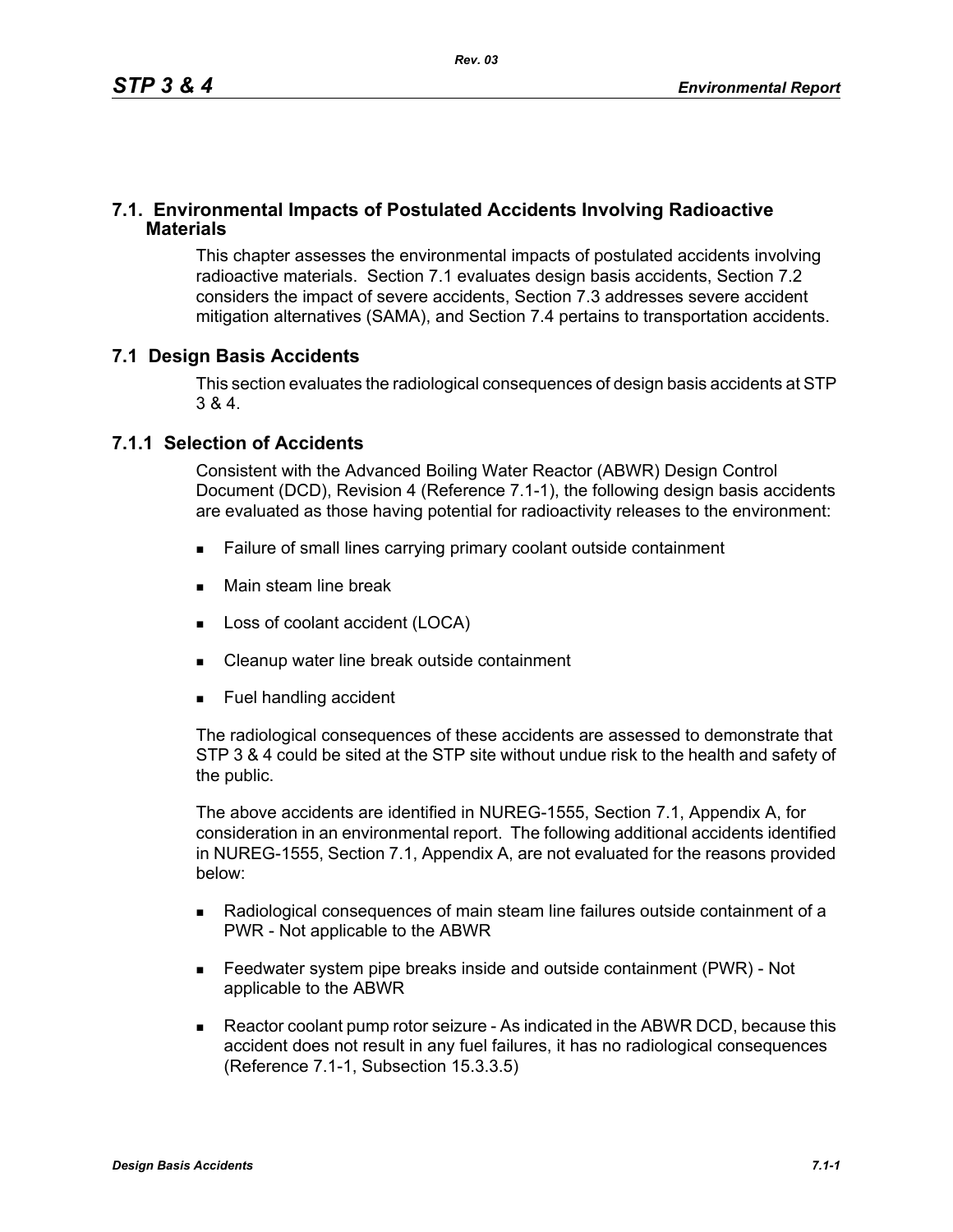*Rev. 03*

- Reactor coolant pump shaft break As indicated in the ABWR DCD, because this accident does not result in any fuel failures, it has no radiological consequences (Reference 7.1-1, Subsection 15.3.4.5)
- Radiological consequences of control rod drop accident (BWR) As indicated in the ABWR DCD, there is no basis for this accident to occur (Reference 7.1-1, Subsection 15.4.10.3)
- Radiological consequences of steam generator tube failure (PWR) Not applicable to the ABWR

## **7.1.2 Evaluation Methodology**

The ABWR DCD presents the radiological consequences of the accidents identified in Subsection 7.1.1. The basic scenario for each accident is that some quantity of activity is released at the accident location inside a building and this activity is eventually released to the environment. The transport of activity within the plant is independent of the site and is specific to the ABWR design. Details about the methodologies and assumptions pertaining to each of the accidents, such as activity release pathways and credited mitigation features, are provided in the reference ABWR DCD (Reference 7.1- 1, Chapter 15).

The dose to an individual located at the exclusion area boundary (EAB) or in the low population zone (LPZ) is calculated based on the amount of activity released to the environment, the atmospheric dispersion of the activity during the transport from the release point to the off-site location, the breathing rate of the individual at the off-site location, and activity-to-dose conversion factors. The only site-specific parameter is atmospheric dispersion. Site-specific doses are obtained by adjusting the reference ABWR DCD doses to reflect site-specific atmospheric dispersion factors ( $\gamma$ /Q values).

NUREG-1555 provides two options for calculating  $\gamma/Q$  values: either 50<sup>th</sup> percentile  $\chi$ /Q values based on onsite meteorological data or 10% of the levels given in Regulatory Guide 1.3 (Reference 7.1-2) to represent more realistic dispersion conditions than assumed in the safety evaluation. The option to use 50<sup>th</sup> percentile site-specific χ/Q values was selected. Short-term accident χ/Q values are calculated using the methodology of Regulatory Guide 1.145, Revision 1 (Reference 7.1-3) with site-specific meteorological data. As indicated in Section 2.7, the Regulatory Guide 1.145 methodology is implemented in the NRC-sponsored PAVAN computer program. This program computes  $\gamma$ /Q values at the EAB and the LPZ for each combination of wind speed and atmospheric stability for each of the 16 downwind direction sectors. Releases are assumed to be at ground level, and the shortest distances between the power block and the off-site locations are selected to conservatively maximize the  $\gamma/Q$ values.

Consistent with the reference ABWR DCD, the accident doses are presented for the whole body and the thyroid. Furthermore, the whole body and thyroid doses are converted into total effective dose equivalent (TEDE) to demonstrate compliance with 10 CFR 50.34. The conversion to TEDE is performed by multiplying the thyroid dose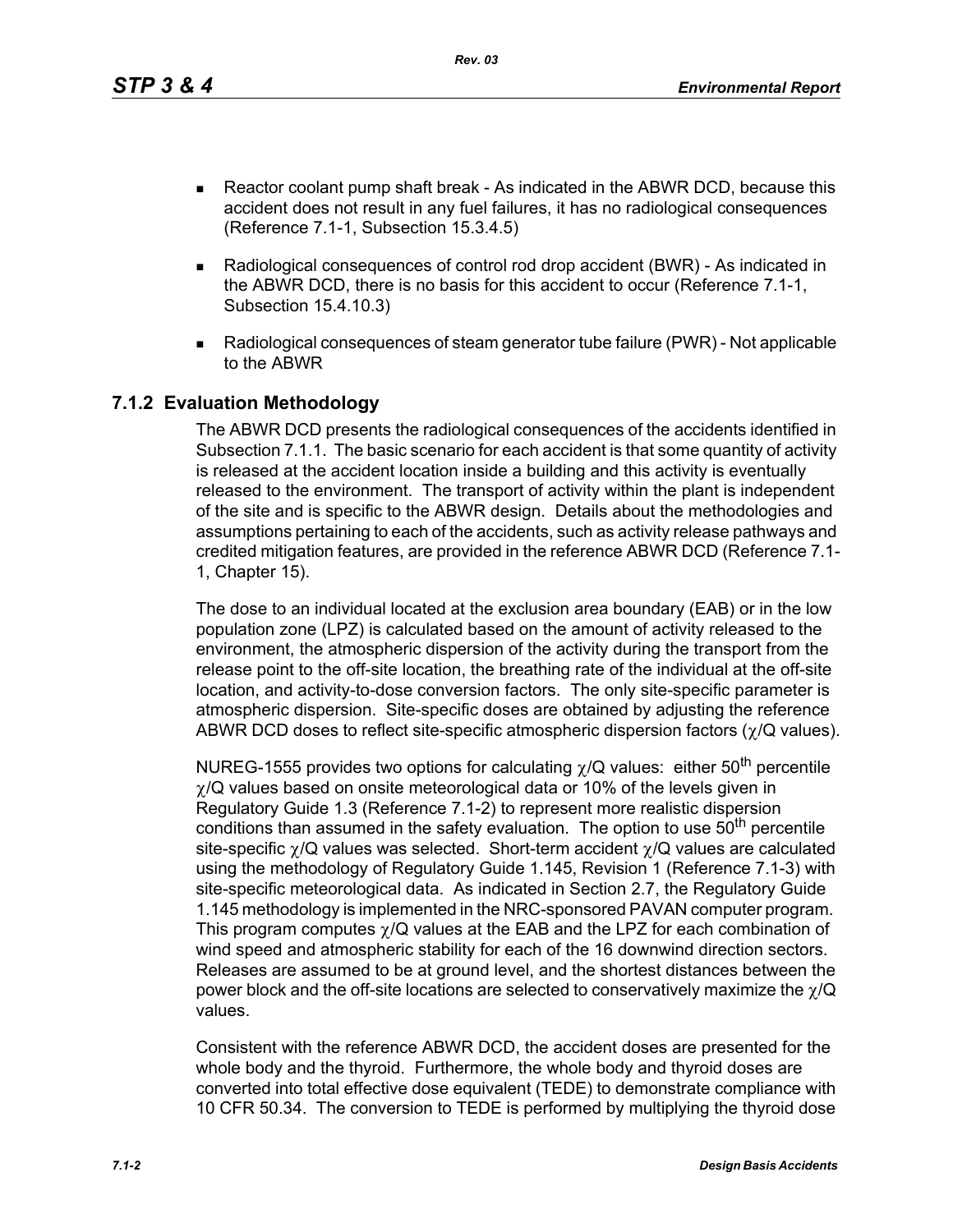by a weighting factor of 0.03 and adding the result to the whole body dose, in accordance with ICRP 30 (Reference 7.1-4).

# **7.1.3 Source Terms**

The design basis accident source terms in the reference ABWR DCD are presented as time-dependent isotopic activity releases to the environment in the unit of megabecquerel (MBq) in Tables 7.1-1 to 7.1-6.

## **7.1.4 Radiological Consequences**

As indicated in NUREG-1555, environmental report design basis accident doses are evaluated based on more realistic meteorological conditions than those used in the safety analysis report. For each of the accidents identified in Subsection 7.1.1, the site-specific dose for a given time interval is calculated by multiplying the ABWR DCD dose by the ratio of the site  $\chi$ /Q value provided in Section 2.7 to the DCD  $\chi$ /Q value. The time-dependent DCD and site  $\gamma$ /Q values and their ratios are shown in Table 7.1-7. Since all site  $\chi$ /Q values are bounded by DCD  $\chi$ /Q values, site-specific doses for all accidents would also be bounded by DCD doses. However, site-specific doses are presented for completeness. All accident doses are presented in Tables 7.1-8 to 7.1-13.

The 10 CFR 50.34 dose limit is 25 rem TEDE at the EAB and the LPZ, as specified in 50.34(a)(1)(ii). The ABWR is certified to the 10 CFR 100.11 dose limits of 25 rem to the whole body and 300 rem to the thyroid. The limit of 10 CFR 50.34(a)(1)(ii) applies to extremely low probability accidents that could result in the release of significant quantities of radioactive fission products. Similarly, the limits of 10 CFR 100.11 apply to a major accident with the release of appreciable quantities of fission products. For accidents with smaller releases, more restrictive dose limits are specified in Subsections 15.6.2, 15.6.4, and 15.7.4 of NUREG-0800. Where applied, the more restrictive dose limits are either 10% or 25% of the 10 CFR 100.11 limits. Although conformance to these more restrictive dose limits is not required for an environmental report, they are shown in Tables 7.1-8 to 7.1-13 for comparison purposes.

The doses shown in Tables 7.1-8 to 7.1-13 are summarized in Tables 7.1-14 and 7.1- 15. Tables 7.1-14 and 7.1-15 also show the equivalent TEDE doses. The summary tables demonstrate that, in addition to meeting the limits of 10 CFR 100.11 and NUREG-0800 as indicated above, all accident doses also meet the 25 rem TEDE acceptance criteria of 10 CFR 50.34(a)(1)(ii). Because the dose criterion of 10 CFR 50.34 is intended to provide assurance of low risk to the public under postulated accidents, any health effects resulting from the design basis accidents are considered to be negligible.

## **7.1.5 References**

- 7.1-1 ABWR Design Control Document, Tier 2, GE Nuclear Energy, Revision 4.
- 7.1-2 "Assumptions Used for Evaluating the Potential Radiological Consequences of a Loss of Coolant Accident for Boiling Water Reactors," Regulatory Guide 1.3, Revision 2, June 1974.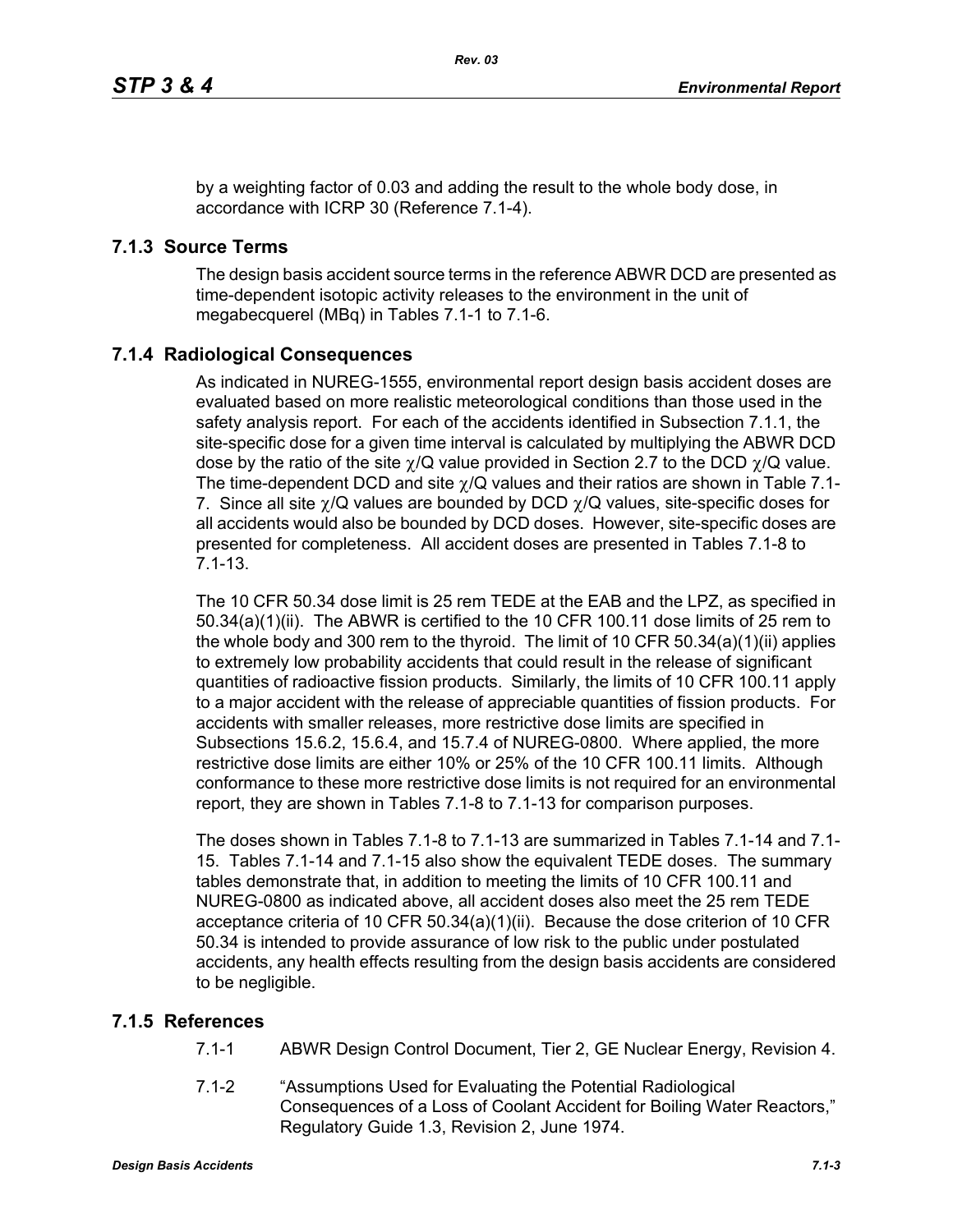- 7.1-3 "Atmospheric Dispersion Models for Potential Accident Consequence Assessments at Nuclear Power Plants," Regulatory Guide 1.145, Revision 1, November 1982.
- 7.1-4 "Limits for Intakes of Radionuclides by Workers," Part 1, ICRP Publication 30, International Commission on Radiological Protection, Pergamon Press, 1979.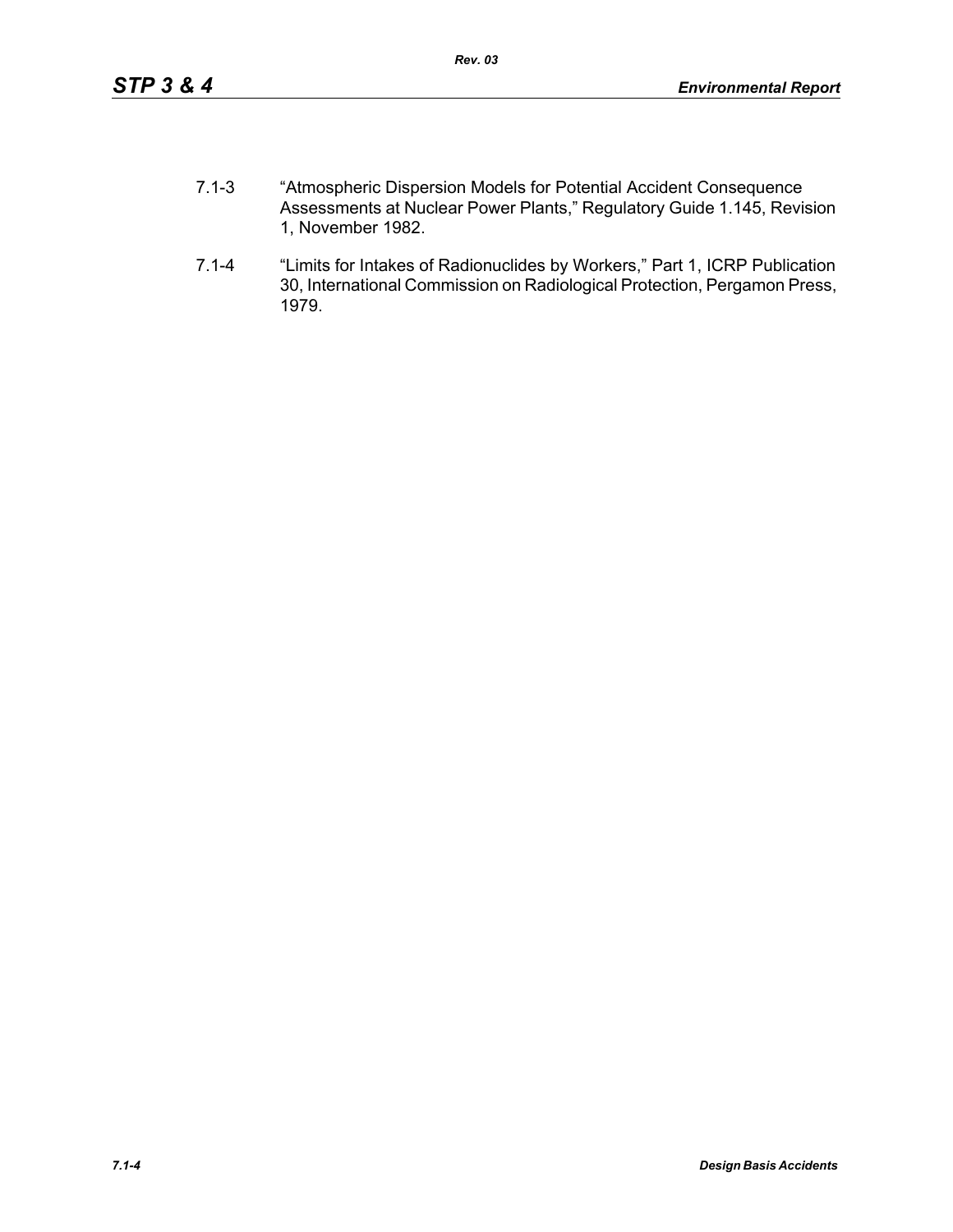|                               | Containment  |              |  |  |  |  |
|-------------------------------|--------------|--------------|--|--|--|--|
| <b>Activity Release (MBq)</b> |              |              |  |  |  |  |
| <b>Isotope</b>                | 0-2 Hours    | 0-8 Hours    |  |  |  |  |
| $1 - 131$                     | $6.81E + 04$ | 1.41E+05     |  |  |  |  |
| $1 - 132$                     | 5.96E+05     | 1.19E+06     |  |  |  |  |
| $I - 133$                     | 4.59E+05     | $9.44E + 05$ |  |  |  |  |
| $I - 134$                     | $9.92E + 05$ | 1.90E+06     |  |  |  |  |
| $1 - 135$                     | $6.59E + 05$ | 1.34E+06     |  |  |  |  |
| Total                         | 2.77E+06     | 5.51E+06     |  |  |  |  |
|                               |              |              |  |  |  |  |

#### **Table 7.1-1 Activity Releases for Failure of Small Lines Carrying Primary Coolant Outside Containment**

Source: ABWR DCD (Reference 7.1-1, Table 15.6-2)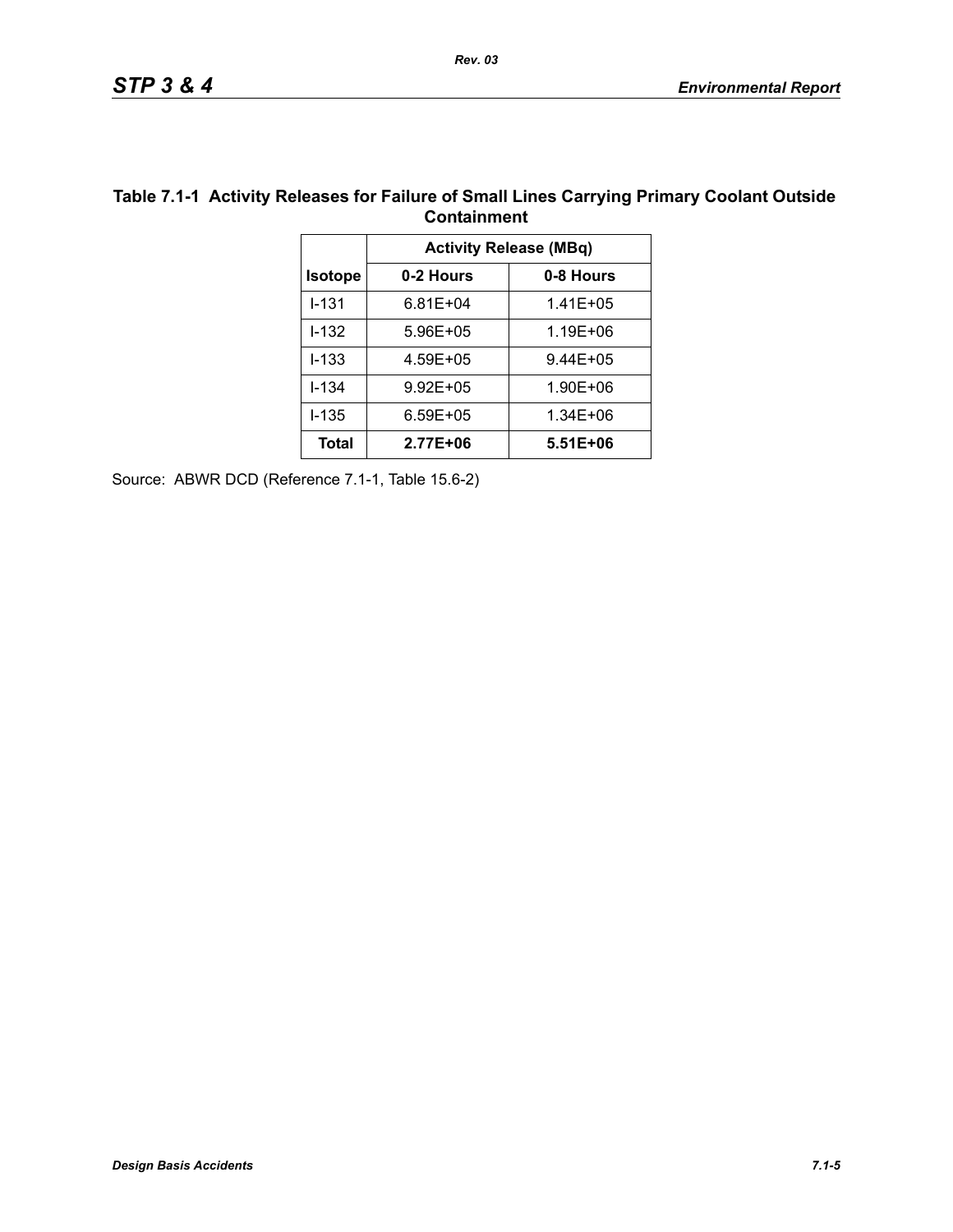|                          | <b>Activity Release (MBq)</b>             |                                              |  |  |  |  |
|--------------------------|-------------------------------------------|----------------------------------------------|--|--|--|--|
| Isotope                  | <b>Preexisting lodine</b><br><b>Spike</b> | <b>Equilibrium lodine</b><br><b>Activity</b> |  |  |  |  |
| $I - 131$                | 1.46E+06                                  | 7.29E+04                                     |  |  |  |  |
| $I - 132$                | 1.42E+07                                  | 7.10E+05                                     |  |  |  |  |
| $I-133$                  | 9.99E+06                                  | 5.00E+05                                     |  |  |  |  |
| $I - 134$                | 2.79E+07                                  | 1.40E+06                                     |  |  |  |  |
| $I-135$                  | 1.46E+07                                  | 7.29E+05                                     |  |  |  |  |
| $Kr-83m$                 | $2.44E + 03$                              | 4.07E+02                                     |  |  |  |  |
| <b>Kr-85m</b>            | 4.29E+03                                  | 7.18E+02                                     |  |  |  |  |
| <b>Kr-85</b>             | 1.36E+01                                  | 2.26E+00                                     |  |  |  |  |
| <b>Kr-87</b>             | 1.47E+04                                  | 2.44E+03                                     |  |  |  |  |
| <b>Kr-88</b>             | 1.48E+04                                  | $2.46E + 03$                                 |  |  |  |  |
| <b>Kr-89</b>             | 5.92E+04                                  | 9.88E+03                                     |  |  |  |  |
| <b>Kr-90</b>             | 1.55E+04                                  | 2.55E+03                                     |  |  |  |  |
| Xe-131m                  | 1.06E+01                                  | 1.76E+00                                     |  |  |  |  |
| Xe-133m                  | $2.04E + 02$                              | 3.39E+01                                     |  |  |  |  |
| Xe-133                   | 5.70E+03                                  | 9.47E+02                                     |  |  |  |  |
| Xe-135m                  | 1.74E+04                                  | 2.89E+03                                     |  |  |  |  |
| Xe-135                   | 1.62E+04                                  | 2.70E+03                                     |  |  |  |  |
| Xe-137                   | 7.40E+04                                  | 1.23E+04                                     |  |  |  |  |
| Xe-138                   | 5.66E+04                                  | 9.44E+03                                     |  |  |  |  |
| Xe-139                   | 2.59E+04                                  | 4.33E+03                                     |  |  |  |  |
| <b>Total lodine</b>      | $6.81E+07$                                | 3.41E+06                                     |  |  |  |  |
| <b>Total Noble Gases</b> | 3.07E+05                                  | 5.11E+04                                     |  |  |  |  |

### **Table 7.1-2 Activity Releases for Main Steam Line Break**

Source: ABWR DCD (Reference 7.1-1, Table 15.6-6)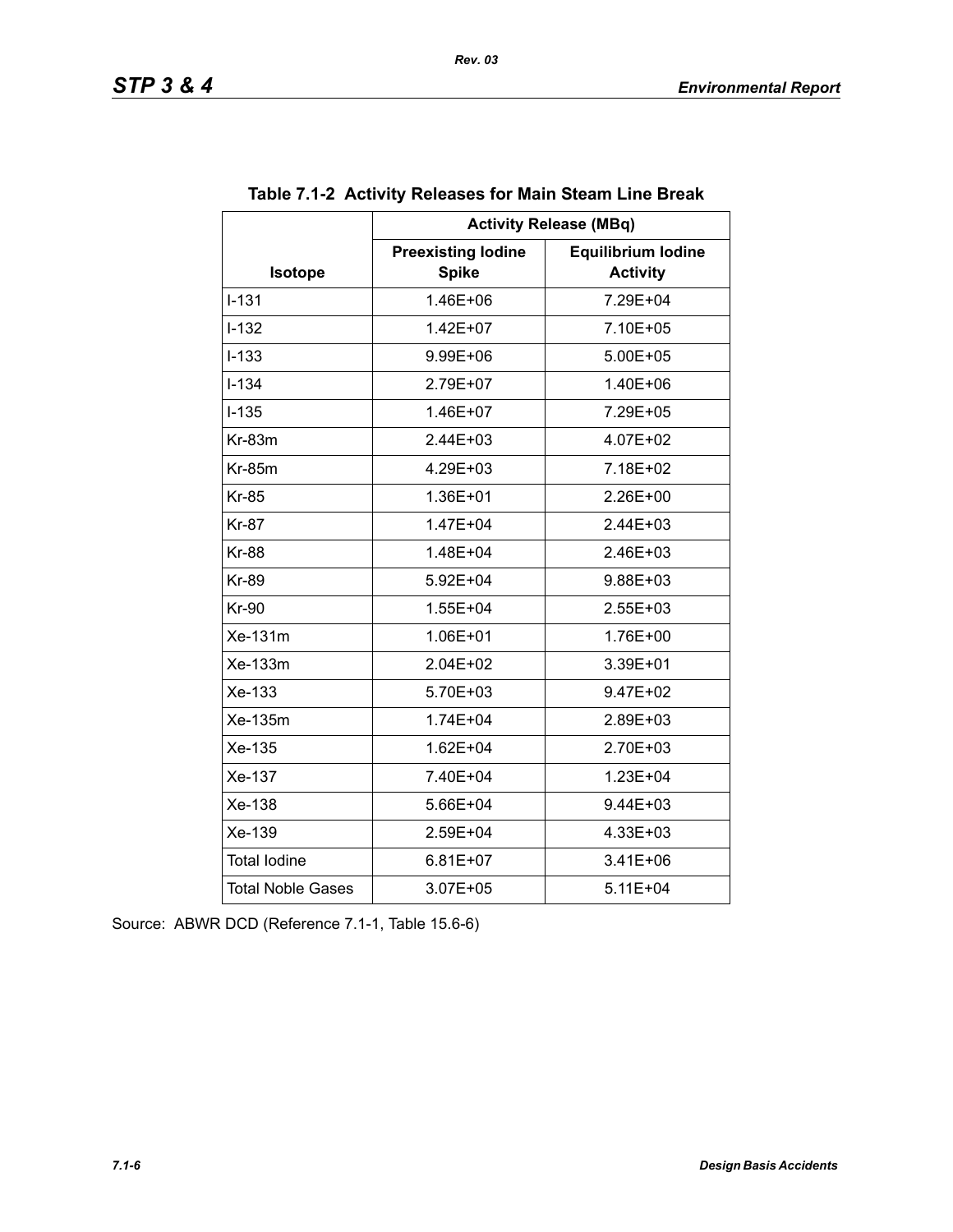|                     | <b>Activity Release (MBq)</b> |             |             |             |             |  |
|---------------------|-------------------------------|-------------|-------------|-------------|-------------|--|
| Isotope             | 0-2 Hours                     | 0-8 Hours   | 0-24 Hours  | 0-96 Hours  | 0-720 Hours |  |
| $I-131$             | $9.6E + 06$                   | $1.3E + 07$ | $3.6E + 07$ | $1.9E + 08$ | $6.7E + 08$ |  |
| $I-132$             | $1.3E + 07$                   | $1.4E + 07$ | $1.5E + 07$ | $1.5E + 07$ | $1.5E + 07$ |  |
| $I-133$             | $2.0E + 07$                   | $2.6E+07$   | $5.6E+07$   | $1.2E + 08$ | $1.3E + 08$ |  |
| $I - 134$           | $1.9E + 07$                   | $1.9E + 07$ | $1.9E + 07$ | $1.9E + 07$ | $1.9E + 07$ |  |
| $I-135$             | $1.9E + 07$                   | $2.3E + 07$ | $3.1E + 07$ | $3.5E + 07$ | $3.5E + 07$ |  |
| Kr-83m              | $1.2E + 07$                   | $2.8E + 07$ | $3.3E + 07$ | $3.3E + 07$ | $3.3E + 07$ |  |
| <b>Kr-85</b>        | $1.5E + 06$                   | $1.2E + 07$ | $8.1E + 07$ | $6.7E + 08$ | $5.6E + 09$ |  |
| <b>Kr-85m</b>       | $3.1E + 07$                   | $1.3E + 08$ | 2.7E+08     | $2.9E + 08$ | 2.9E+08     |  |
| <b>Kr-87</b>        | 4.4E+07                       | 7.8E+07     | $8.1E + 07$ | $8.1E + 07$ | $8.1E + 07$ |  |
| <b>Kr-88</b>        | 7.8E+07                       | $2.5E + 08$ | $3.6E + 08$ | $3.7E + 08$ | $3.7E + 08$ |  |
| <b>Kr-89</b>        | $6.7E + 06$                   | $6.7E + 06$ | $6.7E + 06$ | $6.7E + 06$ | $6.7E + 06$ |  |
| Xe-131m             | 7.8E+05                       | $5.9E + 06$ | $4.1E + 07$ | $3.0E + 08$ | $1.4E + 09$ |  |
| Xe-133              | $2.8E + 08$                   | $2.1E + 09$ | $1.4E + 10$ | $8.9E + 10$ | $2.5E + 11$ |  |
| Xe-133m             | $1.1E + 07$                   | $8.5E + 07$ | $5.2E + 08$ | $2.6E + 09$ | $4.1E + 09$ |  |
| Xe-135              | $3.4E + 07$                   | $1.9E + 08$ | $6.7E + 08$ | $1.0E + 09$ | $1.0E + 09$ |  |
| Xe-135m             | $1.8E + 07$                   | $1.8E + 07$ | $1.8E + 07$ | $1.8E + 07$ | $1.8E + 07$ |  |
| Xe-137              | $1.9E + 07$                   | $1.9E + 07$ | $1.9E + 07$ | $1.9E + 07$ | 1.9E+07     |  |
| Xe-138              | 7.4E+07                       | 7.4E+07     | 7.4E+07     | 7.4E+07     | 7.4E+07     |  |
| <b>Total lodine</b> | $8.1E + 07$                   | $9.5E + 07$ | $1.6E + 08$ | $3.8E + 08$ | 8.6E+08     |  |
| Total Noble Gases   | $6.1E + 08$                   | $3.0E + 09$ | $1.6E + 10$ | $9.4E + 10$ | $2.6E + 11$ |  |

## **Table 7.1-3 Activity Releases from Reactor Building for Loss-of-Coolant Accident**

Source: ABWR DCD (Reference 7.1-1, Tables 15.6-10 and 15.6-12)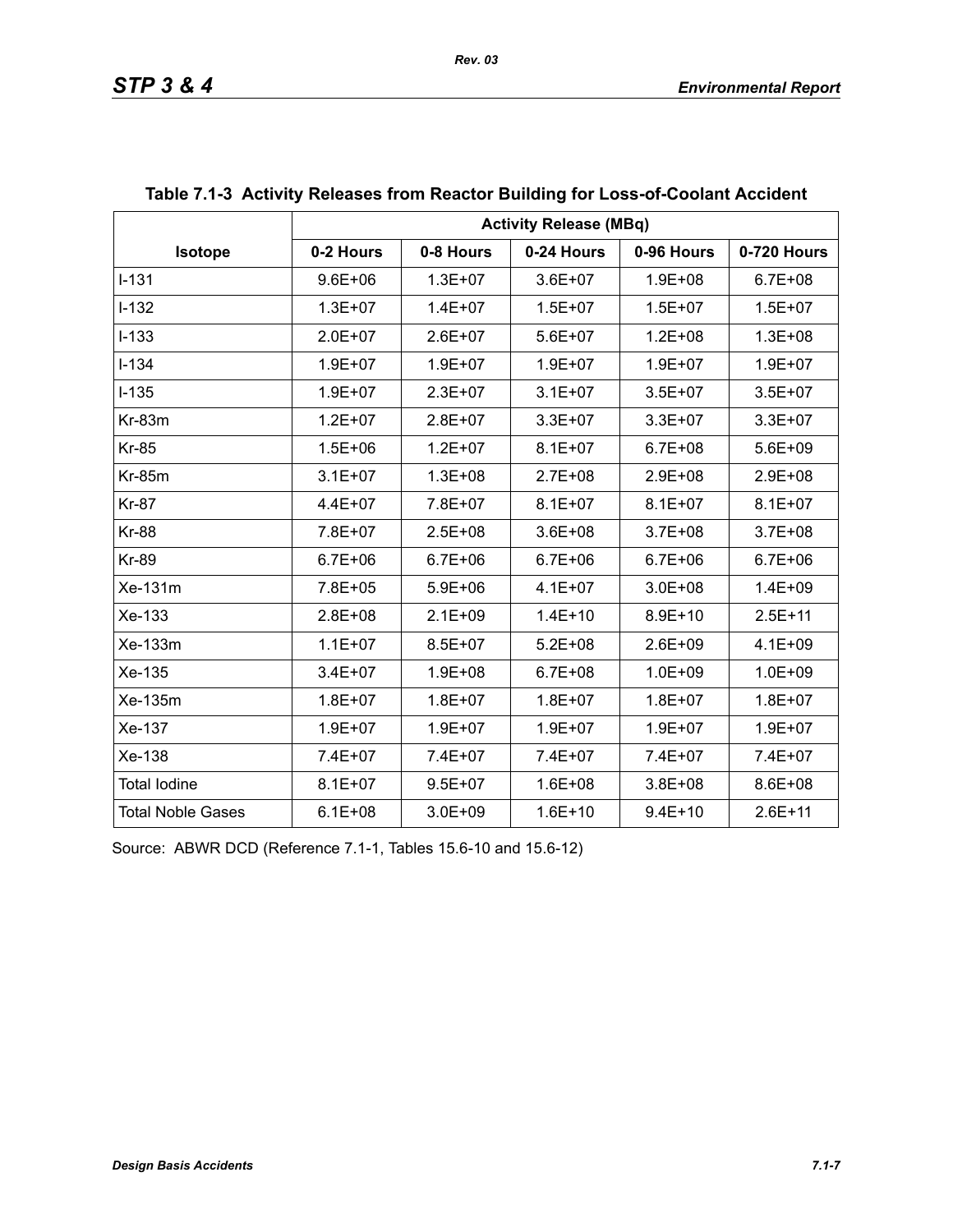|                          | <b>Activity Release (MBq)</b> |             |             |             |             |  |
|--------------------------|-------------------------------|-------------|-------------|-------------|-------------|--|
| <b>Isotope</b>           | 0-2 Hours                     | 0-8 Hours   | 0-24 Hours  | 0-96 Hours  | 0-720 Hours |  |
| $I - 131$                | $1.2E + 04$                   | $8.5E + 05$ | $1.2E + 07$ | $1.8E + 08$ | $2.0E + 09$ |  |
| $I-132$                  | $1.1E + 04$                   | $2.4E + 05$ | $4.4E + 05$ | $4.4E + 05$ | $4.4E + 05$ |  |
| $I-133$                  | $2.4E + 04$                   | $1.5E + 06$ | $1.5E + 07$ | 7.4E+07     | 8.9E+07     |  |
| $I - 134$                | $8.5E + 03$                   | $4.8E + 04$ | $4.8E + 04$ | $4.8E + 04$ | $4.8E + 04$ |  |
| $I-135$                  | $2.1E + 04$                   | $9.3E + 05$ | $5.2E + 06$ | 7.4E+06     | 7.4E+06     |  |
| $Kr-83m$                 | 7.8E+04                       | $1.3E + 06$ | $1.9E + 06$ | $1.9E + 06$ | $1.9E + 06$ |  |
| <b>Kr-85</b>             | $1.3E + 04$                   | $9.3E + 05$ | $1.3E + 07$ | $2.3E + 08$ | $5.9E + 09$ |  |
| <b>Kr-85m</b>            | $2.3E + 05$                   | $8.5E + 06$ | $3.0E + 07$ | $3.6E + 07$ | $3.6E + 07$ |  |
| <b>Kr-87</b>             | $2.4E + 05$                   | $2.4E + 06$ | $2.8E + 06$ | $2.8E + 06$ | $2.8E + 06$ |  |
| <b>Kr-88</b>             | $5.6E + 05$                   | $1.4E + 07$ | $3.1E + 07$ | $3.2E + 07$ | $3.2E + 07$ |  |
| <b>Kr-89</b>             | $4.1E + 00$                   | $4.1E + 00$ | $4.1E + 00$ | $4.1E + 00$ | $4.1E + 00$ |  |
| Xe-131m                  | $6.7E + 03$                   | $4.8E + 05$ | $6.7E + 06$ | $1.0E + 08$ | $1.3E + 09$ |  |
| Xe-133                   | $2.4E + 06$                   | $1.6E + 08$ | $2.2E + 09$ | $3.0E + 10$ | $1.8E + 11$ |  |
| Xe-133m                  | $1.0E + 05$                   | $6.7E + 06$ | $8.1E + 07$ | $8.1E + 08$ | $2.0E + 09$ |  |
| Xe-135                   | $2.7E + 05$                   | $1.4E + 07$ | $9.6E + 07$ | $2.0E + 08$ | $2.0E + 08$ |  |
| Xe-135m                  | $1.0E + 04$                   | $1.3E + 04$ | $1.3E + 04$ | $1.3E + 04$ | $1.3E + 04$ |  |
| Xe-137                   | $3.5E + 01$                   | $3.5E + 01$ | $3.5E + 01$ | $3.5E + 01$ | $3.5E + 01$ |  |
| Xe-138                   | $3.2E + 04$                   | $3.7E + 04$ | $3.7E + 04$ | $3.7E + 04$ | $3.7E + 04$ |  |
| <b>Total lodine</b>      | 7.7E+04                       | $3.5E + 06$ | $3.3E + 07$ | $2.6E + 08$ | $2.1E + 09$ |  |
| <b>Total Noble Gases</b> | $3.9E + 06$                   | $2.1E + 08$ | $2.5E + 09$ | $3.2E + 10$ | $1.9E + 11$ |  |

| Table 7.1-4 Activity Releases from Condenser for Loss-of-Coolant Accident |  |  |
|---------------------------------------------------------------------------|--|--|
|                                                                           |  |  |

Source: ABWR DCD (Reference 7.1-1, Tables 15.6-10, and 15.6-12)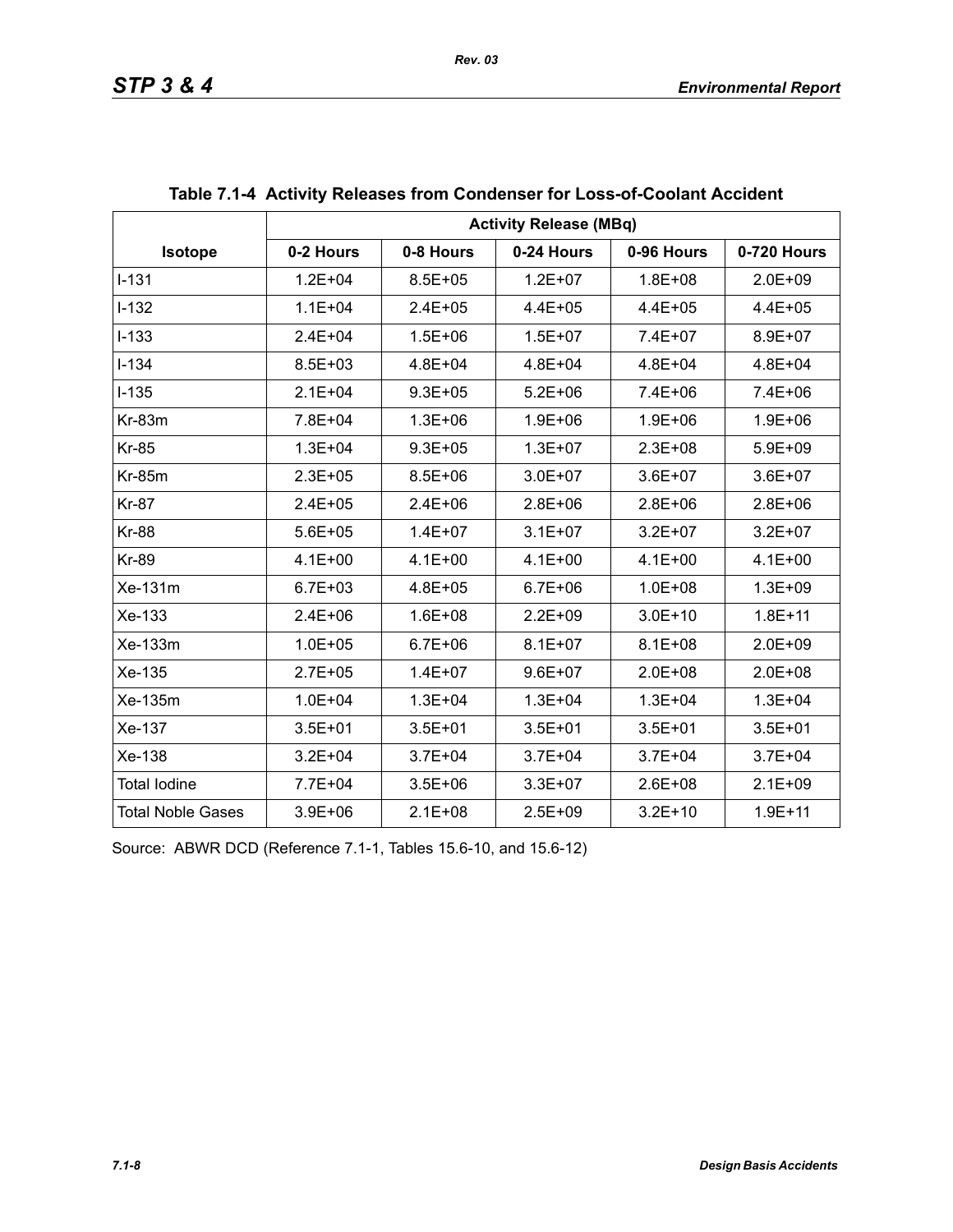| <b>Isotope</b> | <b>Activity Release (MBq)</b><br>0-2 Hours |
|----------------|--------------------------------------------|
| $1 - 131$      | $8.1E + 04$                                |
| I-132          | $1.9E + 0.5$                               |
| $1 - 133$      | $2.3E + 0.5$                               |
| $1 - 134$      | $3.2E + 0.5$                               |
| $1 - 135$      | $2.5E + 0.5$                               |
| Total          | $1.1E + 06$                                |

## **Table 7.1-5 Activity Releases for Cleanup Water Line Break Outside Containment**

Source: ABWR DCD (Reference 7.1-1, Table 15.6-17)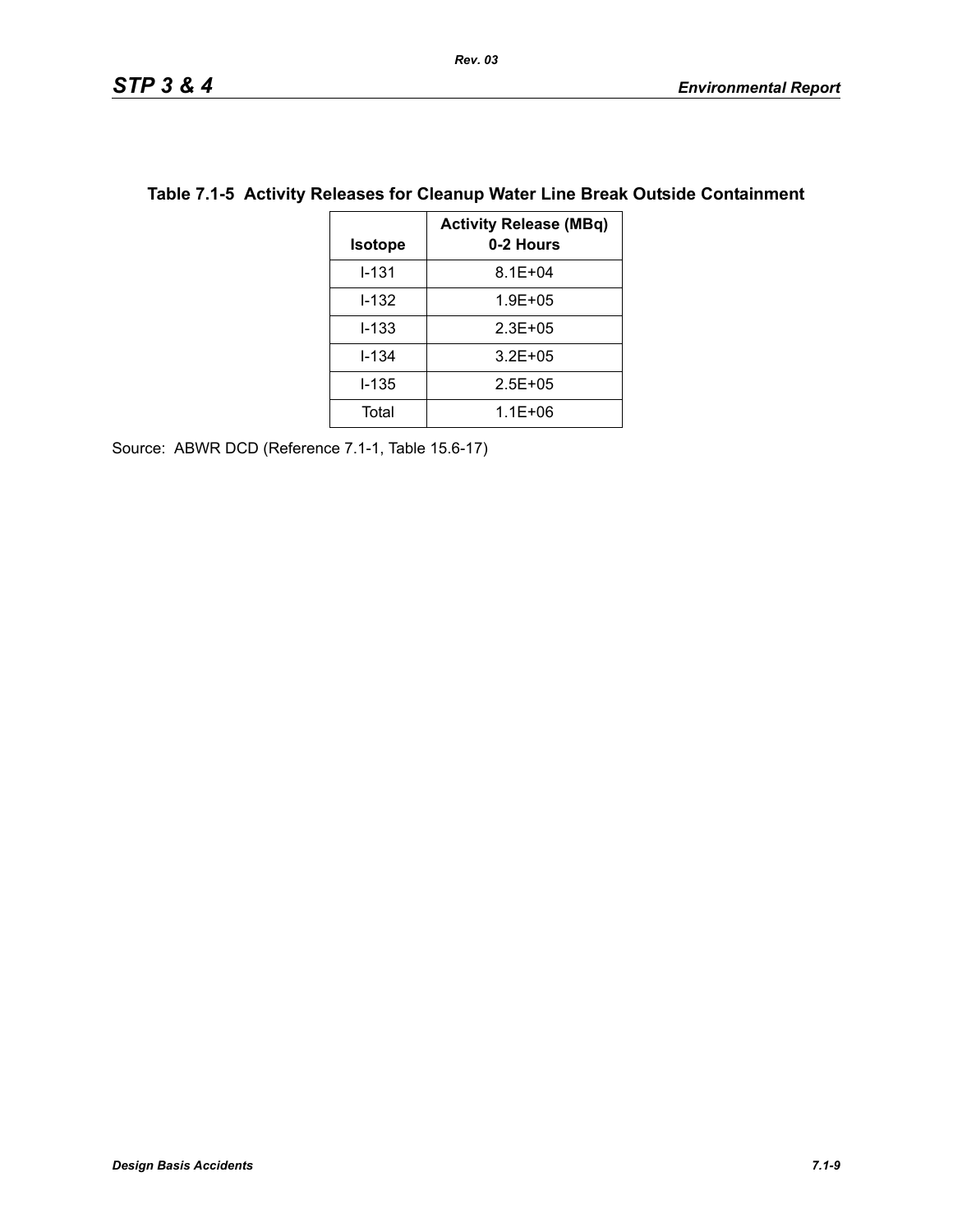| Isotope                  | <b>Activity Release (MBq)</b><br>0-2 Hours |
|--------------------------|--------------------------------------------|
| $I - 131$                | 4.55E+06                                   |
| $I - 132$                | $5.62E + 06$                               |
|                          |                                            |
| $I - 133$                | 4.70E+06                                   |
| $1 - 1.34$               | 2.28E-01                                   |
| $I - 135$                | 7.62E+05                                   |
| $Kr-83m$                 | 2.38E+05                                   |
| $Kr-85m$                 | 3.16E+06                                   |
| <b>Kr-85</b>             | $1.77E + 07$                               |
| <b>Kr-87</b>             | 4.55E+02                                   |
| <b>Kr-88</b>             | 8.99E+05                                   |
| <b>Kr-89</b>             | 3.01E-06                                   |
| Xe-131m                  | 3.09E+06                                   |
| Xe-133m                  | 4.07E+07                                   |
| Xe-133                   | 1.04E+09                                   |
| Xe-135m                  | 8.18E+06                                   |
| Xe-135                   | 2.36E+08                                   |
| Xe-137                   | 7.66E-06                                   |
| Xe-138                   | 1.59E-05                                   |
| <b>Total lodine</b>      | 1.56E+07                                   |
| <b>Total Noble Gases</b> | 1.35E+09                                   |

# **Table 7.1-6 Activity Releases for Fuel-Handling Accident**

Source: ABWR DCD (Reference 7.1-1, Table 15.7-10)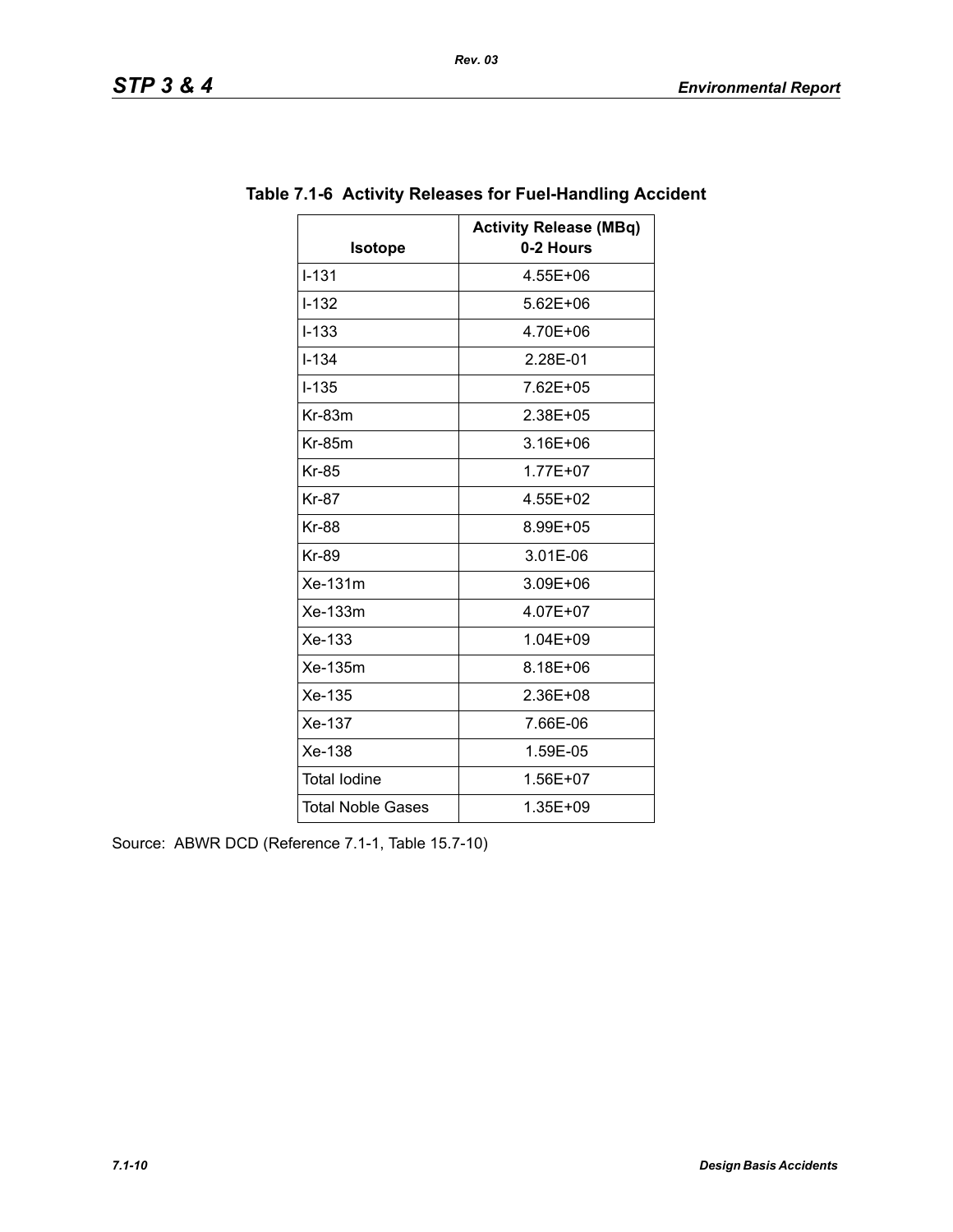|                |           | $\chi$ /Q (sec/m3) |            |                  |
|----------------|-----------|--------------------|------------|------------------|
| Location       | Time (hr) | <b>Site</b>        | <b>DCD</b> | Ratio (Site/DCD) |
| EAB            | $0 - 2$   | 4.20E-05           | 1.37E-03   | 3.07E-02         |
| LPZ - LOCA     | $0 - 8$   | 3.54E-06           | 1.56E-04   | 2.27E-02         |
|                | $8 - 24$  | 3.00E-06           | 9.61E-05   | $3.12E-02$       |
|                | 24-96     | 2.08E-06           | 3.36E-05   | 6.19E-02         |
|                | 96-720    | 1.24E-06           | 7.42E-06   | 1.67E-01         |
| LPZ - Non-LOCA | $0 - 8$   | 3.54E-06           | 1.37E-03   | 2.58E-3          |

| Table 7.1-7 Atmospheric Dispersion Factors |  |  |  |
|--------------------------------------------|--|--|--|
|                                            |  |  |  |

Notes:

The site  $\chi$ /Q values are from Section 2.7.

The DCD  $\chi$ /Q values are from the ABWR DCD (Reference 7.1-1, Tables 15.6-3, 15.6-7, 15.6-13, 15.6-18, and 15.7-11).

The DCD does not show LPZ doses for accidents other than LOCA. Site LPZ doses for these non-LOCA accidents, all of which have their activity releases terminated within 8 hr, are estimated by multiplying the DCD EAB dose by the ratio of site LPZ  $\chi$ /Q to DCD EAB  $\chi$ /Q shown in the last row above.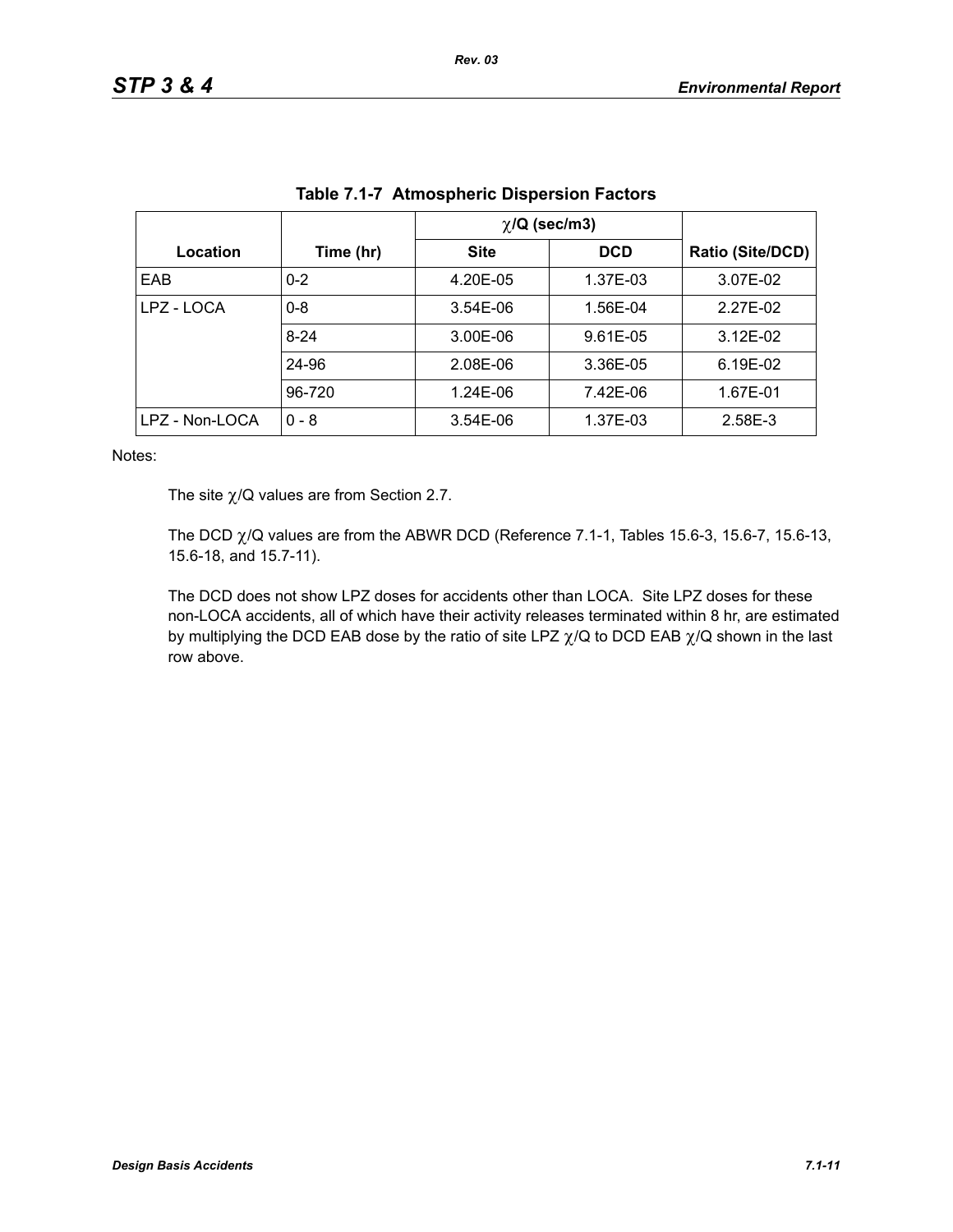|                                                  | Time         | DCD Dose (Sv)     |                | $\chi$ /Q Ratio | Site Dose (rem)   |                |
|--------------------------------------------------|--------------|-------------------|----------------|-----------------|-------------------|----------------|
| Location                                         | (hr)         | <b>Whole Body</b> | <b>Thyroid</b> | (Site/DCD)      | <b>Whole Body</b> | <b>Thyroid</b> |
| EAB                                              | $0 - 20 - 8$ | 9.4E-04           | 4.8E-02        | 3.07E-02        | $2.9E-03$         | $1.5E - 01$    |
| LPZ                                              | $0 - 8$      | $9.4E - 04$       | 4.8E-02        | 2.58E-03        | $2.4E - 04$       | $1.2E-02$      |
|                                                  | $8 - 24$     |                   |                |                 |                   |                |
|                                                  | 24-96        |                   |                |                 |                   |                |
|                                                  | 96-720       |                   |                |                 |                   |                |
|                                                  | <b>Total</b> |                   |                |                 | $2.4E-04$         | $1.2E-02$      |
| Regulatory Limit (NUREG-0800, Subsection 15.6.2) |              |                   | 2.5            | 30              |                   |                |

#### **Table 7.1-8 Doses for Failure of Small Lines Carrying Primary Coolant Outside Containment**

Note:

DCD doses are from the ABWR DCD (Reference 7.1-1, Table 15.6-3).

The DCD does not provide LPZ0-2 hr doses. The site LPZEAB doses are obtained by multiplying the DCD  $EAB0-8$  hr doses by the ratio of  $EPE$ the site  $EAB \chi/Q$  to DCD EAB  $\chi/Q$ .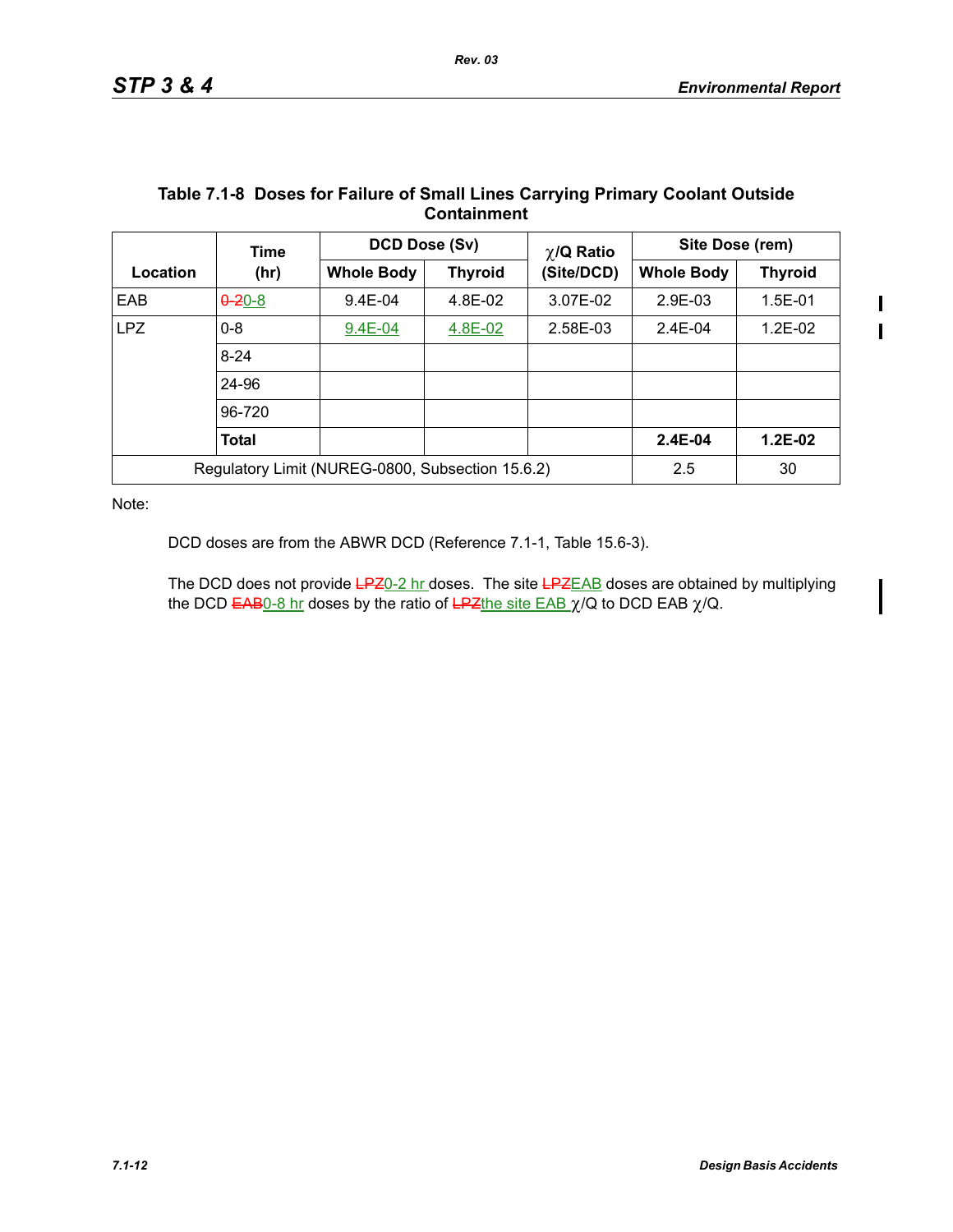|                                  | Time         | DCD Dose (Sv)     |                | $\chi$ /Q Ratio | Site Dose (rem)   |                |
|----------------------------------|--------------|-------------------|----------------|-----------------|-------------------|----------------|
| Location                         | (hr)         | <b>Whole Body</b> | <b>Thyroid</b> | (Site/DCD)      | <b>Whole Body</b> | <b>Thyroid</b> |
| EAB                              | $0 - 2$      | 1.3E-02           | $5.1E-01$      | 3.07E-02        | 4.0E-02           | $1.6E + 00$    |
| <b>LPZ</b>                       | $0 - 8$      |                   |                | 2.58E-03        | $3.4E-03$         | 1.3E-01        |
|                                  | $8 - 24$     |                   |                |                 |                   |                |
|                                  | $24 - 96$    |                   |                |                 |                   |                |
|                                  | $96 - 720$   |                   |                |                 |                   |                |
|                                  | <b>Total</b> |                   |                |                 | 3.4E-03           | 1.3E-01        |
| Regulatory Limit (10 CFR 100.11) |              |                   |                | 25              | 300               |                |

| Table 7.1-9 Doses for Main Steam Line Break, Preexisting lodine Spike |  |  |  |  |  |  |  |  |
|-----------------------------------------------------------------------|--|--|--|--|--|--|--|--|
|-----------------------------------------------------------------------|--|--|--|--|--|--|--|--|

Note:

DCD doses are from the ABWR DCD (Reference 7.1-1, Table 15.6-7).

The ABWR DCD does not provide LPZ doses. The site LPZ doses are obtained by multiplying the DCD EAB doses by the ratio of LPZ  $\chi$ /Q to DCD EAB  $\chi$ /Q.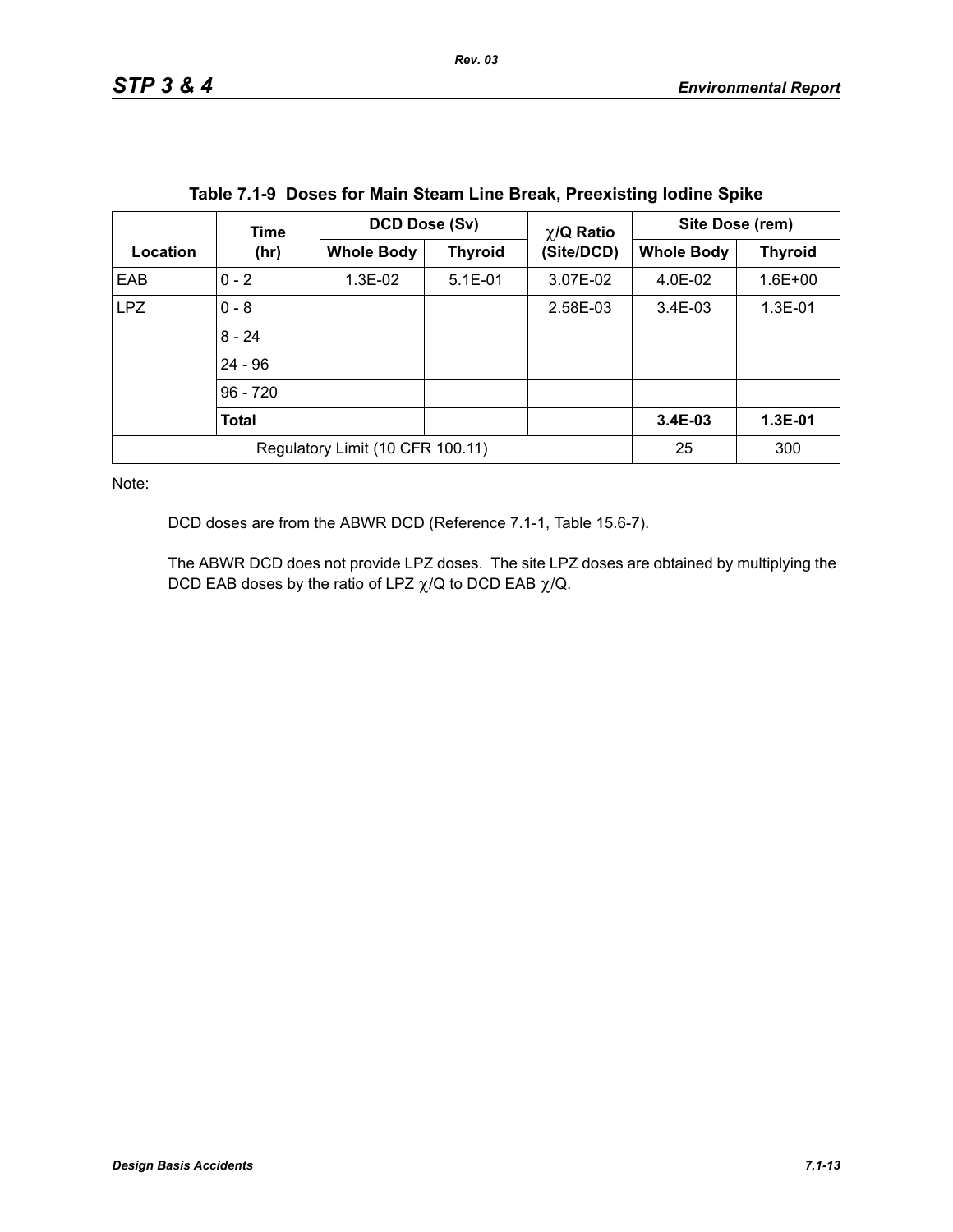|            | Time                                             | DCD Dose (Sv)     |                | $\chi$ /Q Ratio | Site Dose (rem)   |                |  |
|------------|--------------------------------------------------|-------------------|----------------|-----------------|-------------------|----------------|--|
| Location   | (hr)                                             | <b>Whole Body</b> | <b>Thyroid</b> | (Site/DCD)      | <b>Whole Body</b> | <b>Thyroid</b> |  |
| EAB        | $0 - 2$                                          | $6.2E - 04$       | $2.6E-02$      | 3.07E-02        | 1.9E-03           | 8.0E-02        |  |
| <b>LPZ</b> | $0 - 8$                                          |                   |                | 2.58E-03        | 1.6E-04           | 6.7E-03        |  |
|            | $8 - 24$                                         |                   |                |                 |                   |                |  |
|            | 24-96                                            |                   |                |                 |                   |                |  |
|            | 96-720                                           |                   |                |                 |                   |                |  |
|            | Total                                            |                   |                |                 | 1.6E-04           | 6.7E-03        |  |
|            | Regulatory Limit (NUREG-0800, Subsection 15.6.4) | 2.5               | 30             |                 |                   |                |  |

| Table 7.1-10 Doses for Main Steam Line Break, Equilibrium Iodine Activity |  |  |  |  |  |
|---------------------------------------------------------------------------|--|--|--|--|--|
|---------------------------------------------------------------------------|--|--|--|--|--|

Note:

DCD doses are from the ABWR DCD (Reference 7.1-1, Table 15.6-7).

The ABWR DCD does not provide LPZ doses. The site LPZ doses are obtained by multiplying the DCD EAB doses by the ratio of LPZ  $\chi$ /Q to DCD EAB  $\chi$ /Q.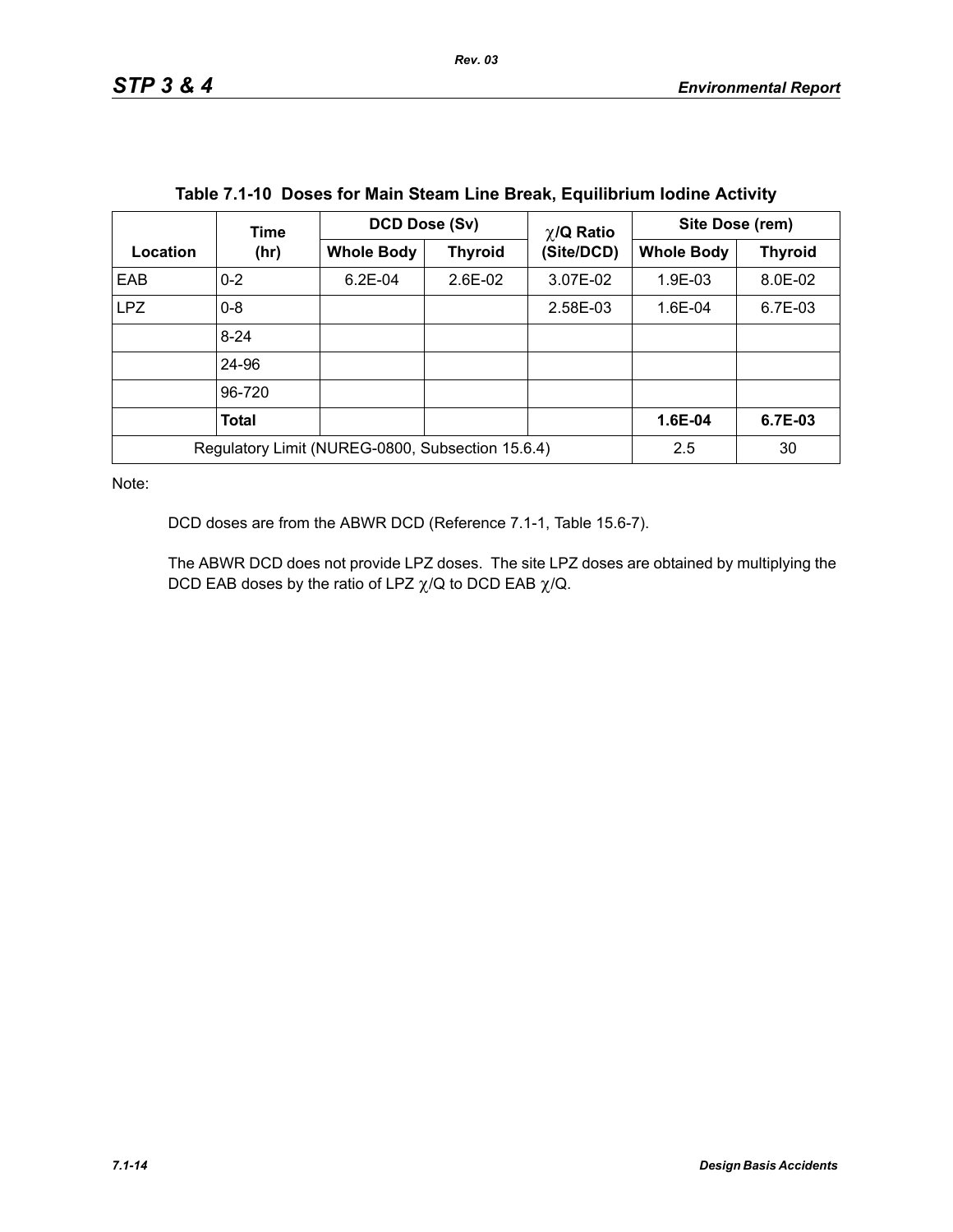|            | Time                             | DCD Dose (Sv)                       |             | $\chi$ /Q Ratio | Site Dose (rem)   |                |  |
|------------|----------------------------------|-------------------------------------|-------------|-----------------|-------------------|----------------|--|
| Location   | (hr)                             | <b>Whole Body</b><br><b>Thyroid</b> |             | (Site/DCD)      | <b>Whole Body</b> | <b>Thyroid</b> |  |
| EAB        | $0 - 2$                          | $4.1E-02$                           | $1.9E + 00$ | 3.07E-02        | $1.3E - 01$       | $5.8E + 00$    |  |
| <b>LPZ</b> | $0 - 8$                          | $1.0F - 02$                         | $3.1E - 01$ | 2.27E-02        | $2.3F-02$         | 7.0E-01        |  |
|            | $8 - 24$                         | 8.0E-03                             | $2.0E-01$   | $3.12E - 02$    | $2.5E-02$         | $6.2E - 01$    |  |
|            | 24-96                            | $1.1E - 02$                         | 7.9E-01     | 6.19E-02        | $6.8E-02$         | $4.9E + 00$    |  |
|            | 96-720                           | $9.0E - 03$                         | $1.1E + 00$ | 1.67E-01        | $1.5E-01$         | $1.8E + 01$    |  |
|            | <b>Total</b>                     | 3.8E-02                             | $2.4E + 00$ |                 | 2.7E-01           | $2.5E + 01$    |  |
|            | Regulatory Limit (10 CFR 100.11) | 25                                  | 300         |                 |                   |                |  |

**Table 7.1-11 Doses for Loss-of-Coolant Accident**

Note: DCD doses are from the ABWR DCD (Reference 7.1-1, Table 15.6-13)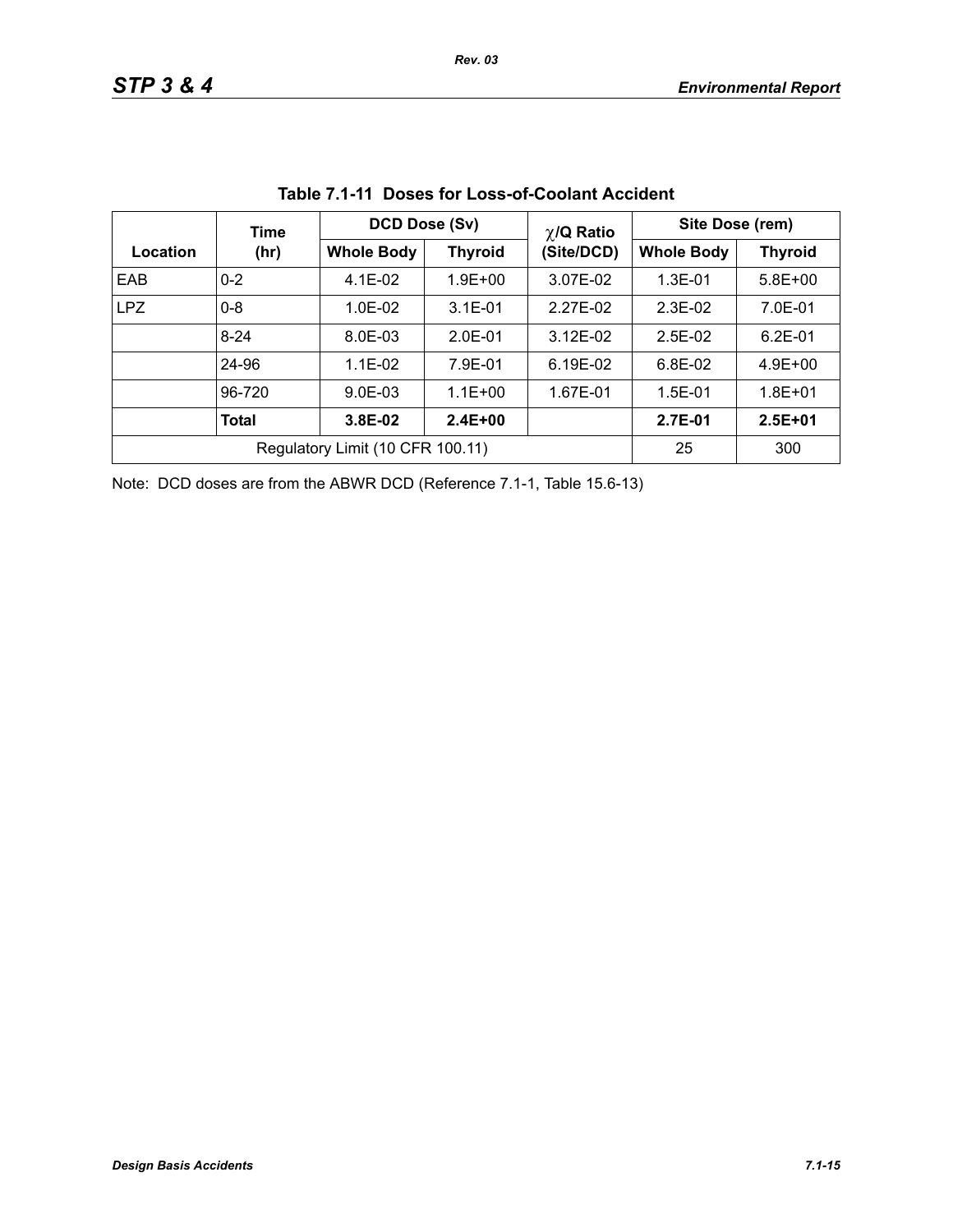Ι

|            | Time                             | DCD Dose (Sv)     |                    | $\chi$ /Q Ratio | Site Dose (rem)   |                    |
|------------|----------------------------------|-------------------|--------------------|-----------------|-------------------|--------------------|
| Location   | (hr)                             | <b>Whole Body</b> | <b>Thyroid</b>     | (Site/DCD)      | <b>Whole Body</b> | <b>Thyroid</b>     |
| EAB        | $0 - 2$                          | 1.7E-04           | 4.7E-041.8E-<br>02 | 3.07E-02        | $5.2E-04$         | 5.2E-045.5E-<br>02 |
| <b>LPZ</b> | $0 - 8$                          |                   |                    | 2.58E-03        | 4.4E-05           | 4.4E-054.6E-<br>03 |
|            | $8 - 24$                         |                   |                    |                 |                   |                    |
|            | 24-96                            |                   |                    |                 |                   |                    |
|            | 96-720                           |                   |                    |                 |                   |                    |
|            |                                  |                   |                    |                 |                   | 4.4E-054.6E-       |
|            | <b>Total</b>                     |                   |                    |                 | 4.4E-05           | <u>03</u>          |
|            | Regulatory Limit (10 CFR 100.11) | 25                | 300                |                 |                   |                    |

|  |  |  | Table 7.1-12 Doses for Cleanup Water Line Break Outside Containment |
|--|--|--|---------------------------------------------------------------------|
|--|--|--|---------------------------------------------------------------------|

Notes:

DCD doses are from the ABWR DCD (Reference 7.1-1, Table 15.6-18).

The DCD does not provide LPZ doses. The site LPZ doses are obtained by multiplying the DCD EAB doses by the ratio of LPZ  $\chi$ /Q to DCD EAB  $\chi$ /Q.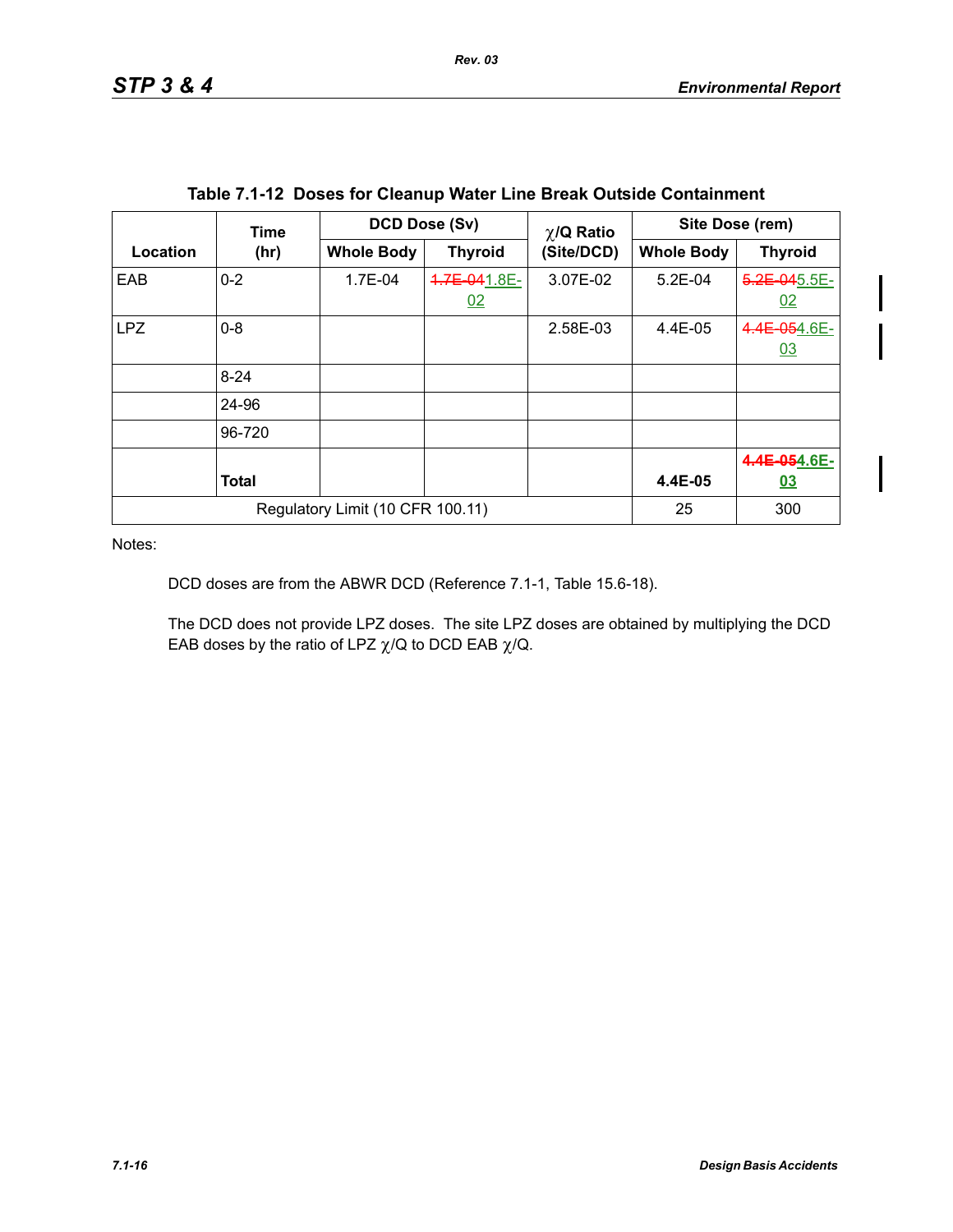| Table 7.1-13 Doses for Fuel Handling Accident |              |                                                  |                |                 |                   |                |  |  |  |
|-----------------------------------------------|--------------|--------------------------------------------------|----------------|-----------------|-------------------|----------------|--|--|--|
| Location                                      | Time         | <b>DCD Dose (Sv)</b>                             |                | $\chi$ /Q Ratio | Site Dose (rem)   |                |  |  |  |
|                                               | (hr)         | <b>Whole Body</b>                                | <b>Thyroid</b> | (Site/DCD)      | <b>Whole Body</b> | <b>Thyroid</b> |  |  |  |
| EAB                                           | $0 - 2$      | $1.2E-02$                                        | 7.5E-01        | 3.07E-02        | 3.7E-02           | $2.3E + 00$    |  |  |  |
| LPZ                                           | $0 - 8$      |                                                  |                | 2.58E-03        | $3.1E-03$         | 1.9E-01        |  |  |  |
|                                               | $8 - 24$     |                                                  |                |                 |                   |                |  |  |  |
|                                               | 24-96        |                                                  |                |                 |                   |                |  |  |  |
|                                               | 96-720       |                                                  |                |                 |                   |                |  |  |  |
|                                               | <b>Total</b> |                                                  |                |                 | $3.1E-03$         | 1.9E-01        |  |  |  |
|                                               |              | Regulatory Limit (NUREG-0800, Subsection 15.7.4) |                |                 | 6                 | 75             |  |  |  |

**Table 7.1-13 Doses for Fuel Handling Accident**

Note:

DCD doses are from the ABWR DCD (Reference 7.1-1, Table 15.7-11).

The DCD does not provide LPZ doses. The site LPZ doses are obtained by multiplying the DCD EAB doses by the ratio of LPZ  $\chi$ /Q to DCD EAB  $\chi$ /Q.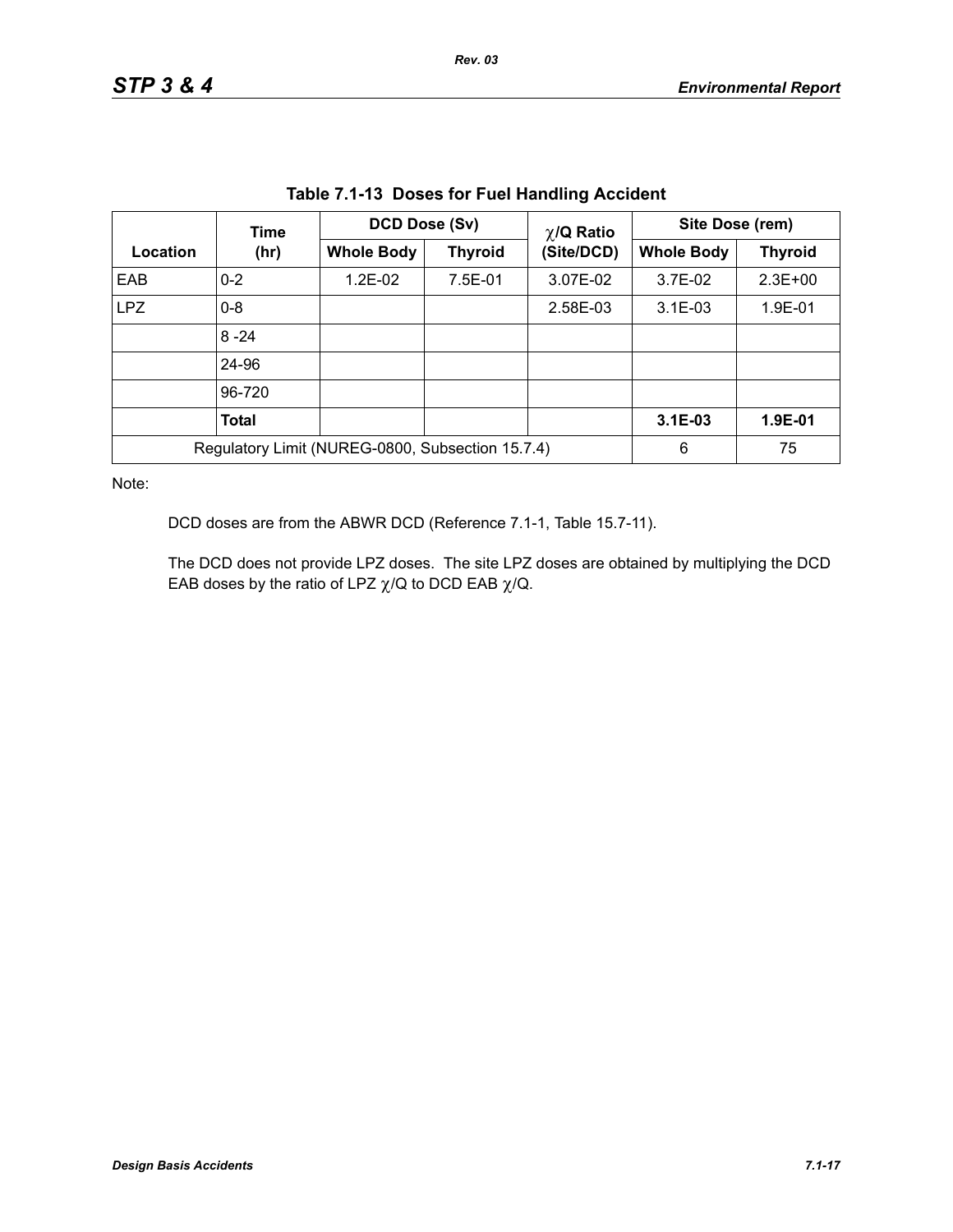|                              |                                                                                                |                             | Site Dose (rem)       |                       |                      | Dose Limit (rem) |
|------------------------------|------------------------------------------------------------------------------------------------|-----------------------------|-----------------------|-----------------------|----------------------|------------------|
| <b>DCD</b><br><b>Section</b> | <b>Accident</b>                                                                                | <b>Whole</b><br><b>Body</b> | <b>Thyroid</b>        | <b>TEDE</b>           | Whole<br><b>Body</b> | <b>Thyroid</b>   |
| 15.6.2                       | <b>Failure of Small Lines</b><br><b>Carrying Primary Coolant</b><br><b>Outside Containment</b> | $2.9F-0.3$                  | $1.5E - 01$           | $7.3F-0.3$            | 2.5                  | 30               |
| 15.6.4                       | Main Steam Line Break                                                                          |                             |                       |                       |                      |                  |
|                              | <b>Preexisting lodine Spike</b>                                                                | 4.0E-02                     | $1.6E + 00$           | 8.7E-02               | 25                   | 300              |
|                              | Equilibrium Iodine Activity                                                                    | 1.9E-03                     | 8.0E-02               | $4.3E-03$             | 2.5                  | 30               |
| 15.6.5                       | Loss-of-Coolant Accident                                                                       | $1.3E - 01$                 | $5.8E + 00$           | $3.0F - 01$           | 25                   | 300              |
| None                         | Cleanup Water Line Break<br><b>Outside Containment</b>                                         | $5.2F-04$                   | $5.2E -$<br>045.5E-02 | $5.4E -$<br>042.2E-03 | 25                   | 300              |
| 15.7.4                       | <b>Fuel-Handling Accident</b>                                                                  | $3.7E-02$                   | $2.3E + 00$           | $1.1E - 01$           | 6                    | 75               |

Notes:

The site doses and dose limits are taken from Tables 7.1-8 to 7.1-13.

The dose limits are from either NUREG-0800 or 10 CFR 100.11, as indicated in Tables 7.1-8 to 7.1-13.

Preexisting Iodine Spike and Equilibrium Iodine Activity are subsets of Main Steam Line Break.

All accidents meet the 10 CFR 50.34(a)(1)(ii) dose limit of 25 rem TEDE.